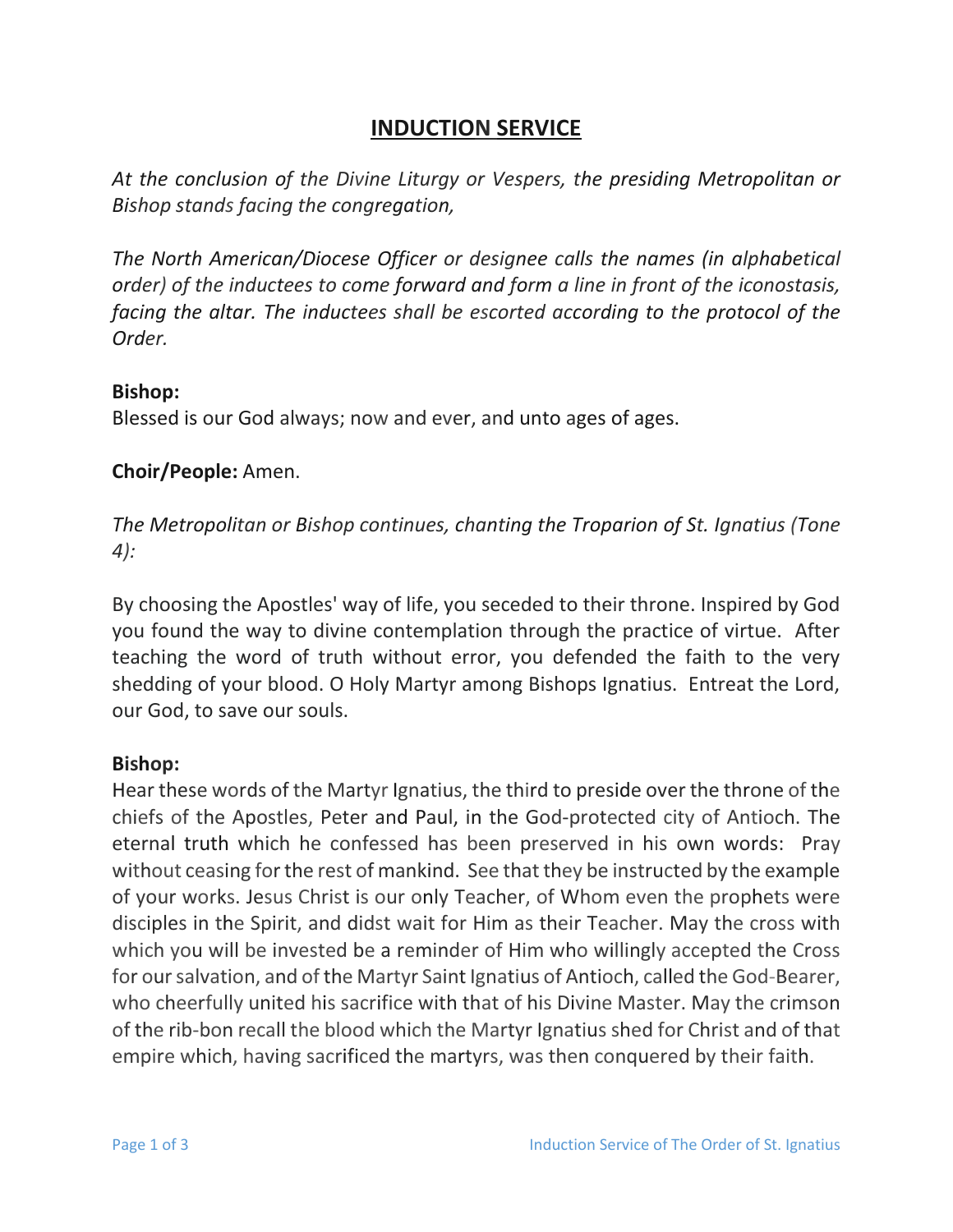**Deacon/Priest:**

Let us pray to the Lord.

**Choir/People:** Lord, have mercy.

# **Bishop:**

O Master, Lord our God, who has commanded that we bring unto thee an offering of each of thine own things, and who rewardest the same with the gift of thine eternal good things; who didst graciously accept the offering of the widow, according to her ability: Accept the gifts of these thy faithful, and vouchsafe to place the same among thine eternal treasures; granting unto them an abundant harvest of thy earthly blessings, together with all things profitable unto them. Be mindful, 0 Lord, of those who bear fruit and do good works in thy holy churches, give them things heavenly for things earthly, things eternal for things temporal, things incorruptible for things corruptible: For thou art a good God and loves mankind, and unto thee do we ascribe glory: to the Father, and to the Son, and to the Holy Spirit; now and ever, and unto ages of ages.

## **Choir/People:** Amen.

#### **Bishop:**

The following oath shall now be recited aloud in unison.

# **Inductees:**

I *(Name* do solemnly pledge before Almighty God and this congregation, to commit myself to serve the Antiochian Orthodox Christian Archdiocese of North America through this Order to the best of my ability; to work in harmony with my fellow members; to remain steadfast in my loyalty to the Order for the rest of my days; through the intercession of our patron, St. Ignatius of Antioch.

*The crosses for presentation are brought forward, as the Metropolitan or Bishop says:* 

#### **Bishop:**

In recognition of your commitment, we receive you into the Order of St. Ignatius of Antioch. Receive the Cross of the Order in recognition of your dedication to